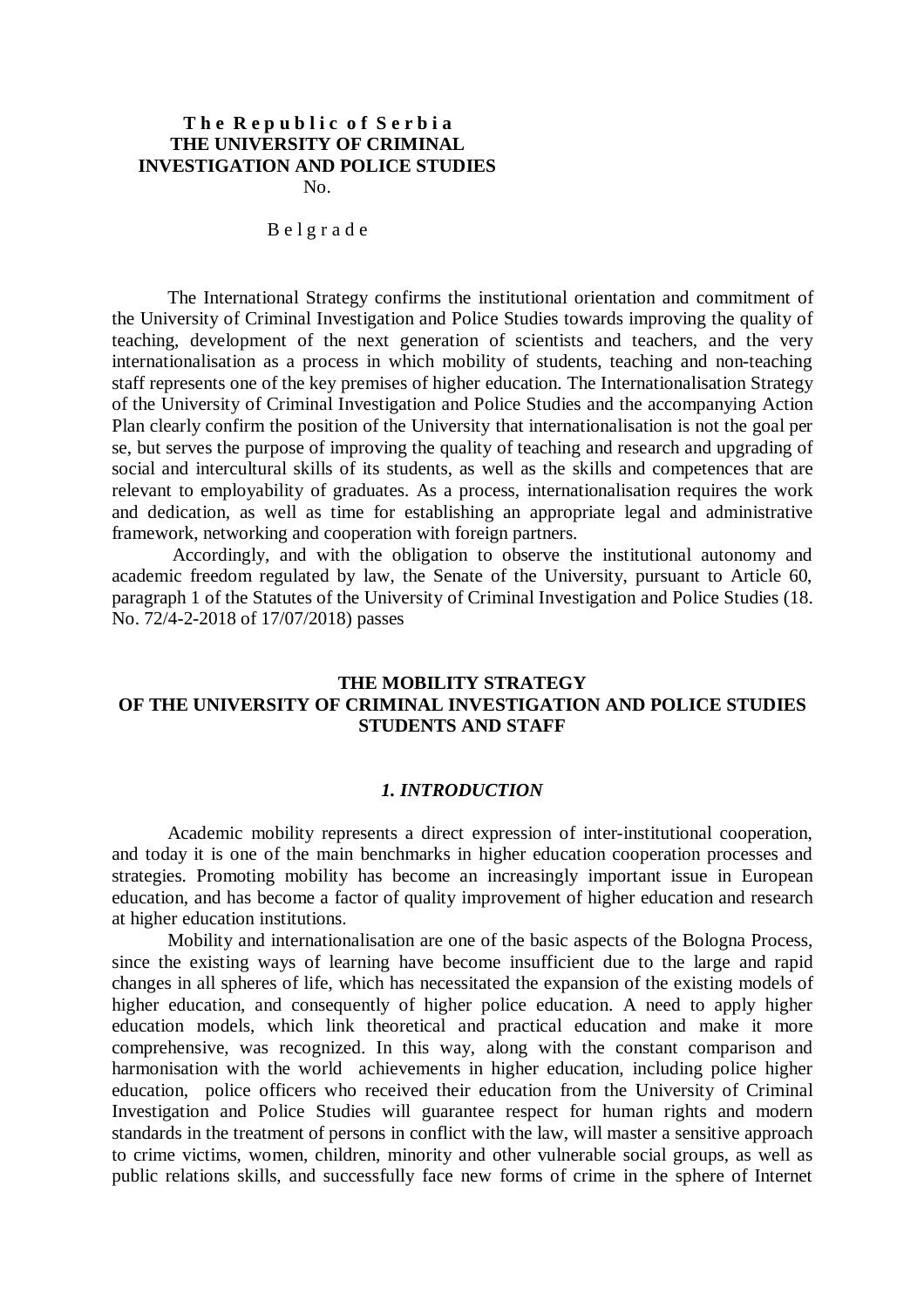technologies. In the process of globalisation in which national borders are losing importance and knowledge becomes available to everyone, academic mobility becomes an integral part of the international education space.

In its Internationalisation Strategy, the University of Criminal Investigation and Police Studies has identified as its goals the promotion of academic mobility through cooperation agreements with other countries and their higher education and higher police education institutions; the implementation of a unified policy aimed at continuous improvement of teaching quality; further development of scientific research work; ensuring the highest academic standards in accordance with the needs of the police and society as well as the projected higher police education. As a partner recognized by international higher education institutions, the University, through the mobility and enhancement of international academic cooperation, strives to provide to its students, teaching and non-teaching staff the conditions for improving knowledge, skills and competences, dissemination of research results, as well as internationalisation within the European Higher Education Area.

The University of Criminal Investigation and Police Studies distinguishes several types of mobility, depending on the type of division:

- 1. incoming mobility (towards the University) and outgoing mobility (towards other higher education institutions) of the University's students and staff:
- 2. student mobility, which can be:
	- a) credit mobility, which means staying and studying in a foreign higher education institution in which the student is attending classes and taking exams that will be recognized after returning to the home institution;
	- b) mobility for the purpose of obtaining a degree (degree mobility), which means staying and studying in a foreign higher education institution in which the student is attending classes and taking exams until obtaining that institution's degree;
- 3. mobility of teachers (teachers of all ranks, staff with research and scientific ranks and associates of all associate ranks), which can be:
	- a) teaching mobility, which means holding lectures at a foreign higher education institution;
	- b) mobility for the purpose of professional development (training mobility).
- 4. mobility of non-teaching staff (professional and administrative staff employed at the University of Criminal Investigation and Police Studies on full-time basis) for the purpose of professional development (training mobility).

The University of Criminal Investigation and Police Studies participates in the Erasmus+ programme of the European Commission for the period 2014-2020, which is one of the main programmes for student and staff mobility support available to higher education institutions in Serbia.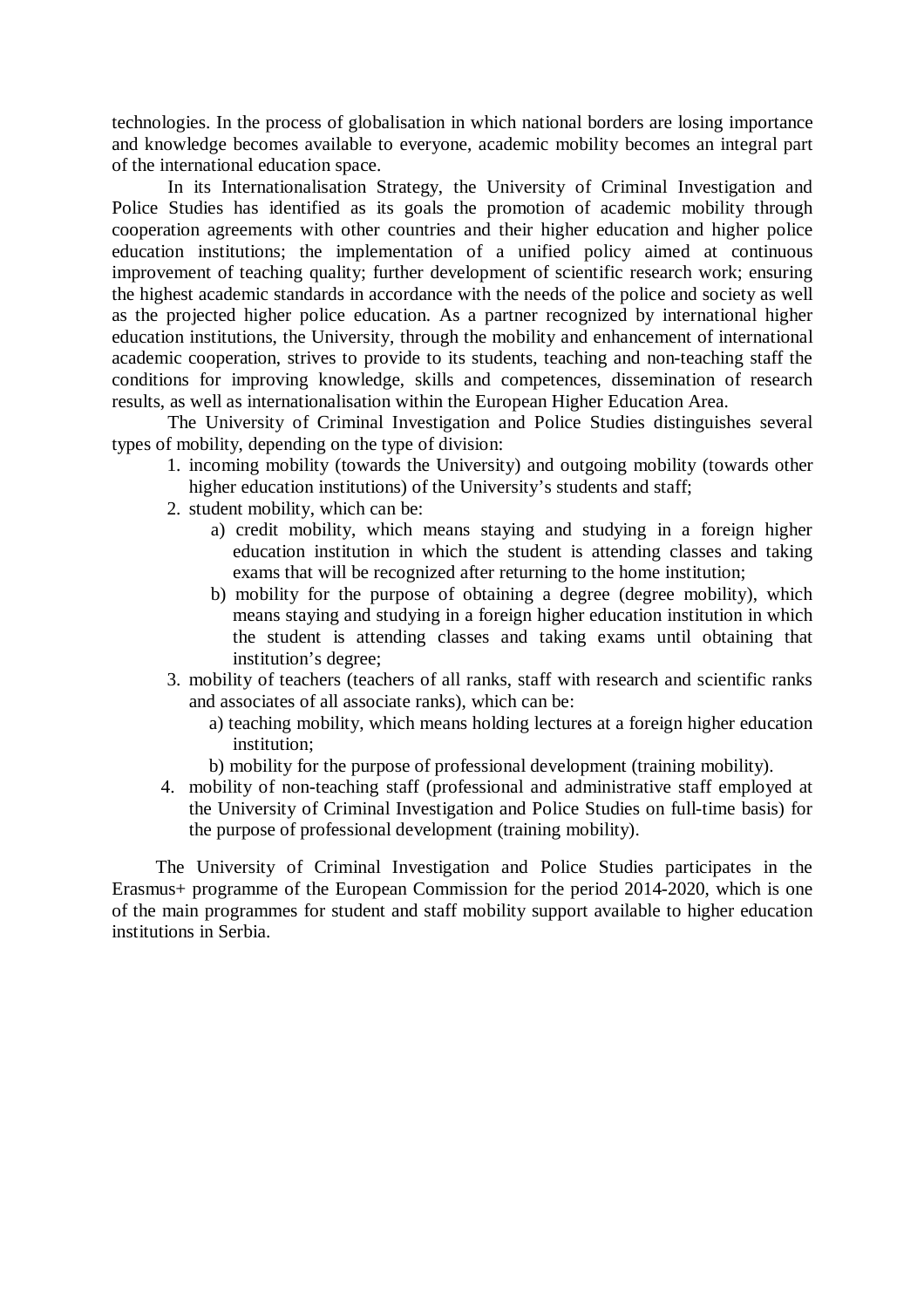## *2. THE IMPORTANCE OF MOBILITY*

As one of the key parts of the Bologna Process, mobility enables the development of international cooperation, improves the quality of higher education and research, and enables personal and professional development of mobility participants.

Mobility facilitates students in acquiring skills and competencies which are important for career development and employment, and teachers and administrative staff have the opportunity to acquire knowledge about new methods and organization of work/teaching and procedures in the international environment, as well as to acquire or perfect their linguistic and intercultural skills. Mobility provides, especially students, with the opportunity to improve their self-confidence, tolerance and flexibility, important for acquiring competencies necessary for work after graduation, while the importance of mobility for teaching and administrative staff is reflected in strengthening cooperation with foreign partners, developing personal, pedagogical and professional competences, getting acquainted with a different business culture and teaching methods. In addition, teacher mobility contributes to the strengthening of international cooperation between professors and higher education institutions in research projects.

Erasmus mobility and other mobility programmes allow dissemination of research results through international networks, publications data bases, conferences and seminars, which is certainly an important way to present the research capacities of an institution that contribute to increasing cooperation with international partners.

Due to the great importance of mobility in the field of higher education, the University is investing efforts to integrate academic mobility into research programmes, as well as strategic mobility programmes.

#### *3. MISSION*

The mobility of students and staff at the University will contribute greatly to the internationalisation of the institution. The members of the academic community with teaching mobility experience will play an important role in motivating their students, but also their colleagues, to get involved in mobility programmes, aimed at underlining the importance of mobility at the institutional level. Mobility will also have a great impact on the improvement of teaching methods and pedagogical competences that are transferred to the home institution upon the return to the home institution. At the same time, the teaching mobility programmes will generate new research activities, in the form of joint research works and projects. Students and staff participating in mobility programmes will also be the ambassadors of the University of Criminal Investigation and Police Studies, education system and police higher education system, and in that sense they will represent an important mechanism for promoting all institutional capacities at the international level, which will certainly have a positive effect on the internationalisation of the institution.

Mobility should enable the development of the international cooperation, improve the higher education and research quality, and be focused on removing obstacles in knowledge and experience exchange. Such experiences, which each student or employee incorporates, will make the University of Criminal Investigation and Police Studies more open; they will achieve better results and contribute to the development of the institution, and will especially contribute to its internationalisation in the field of European police education. The strengthening of the international cooperation in various mobility programmes will allow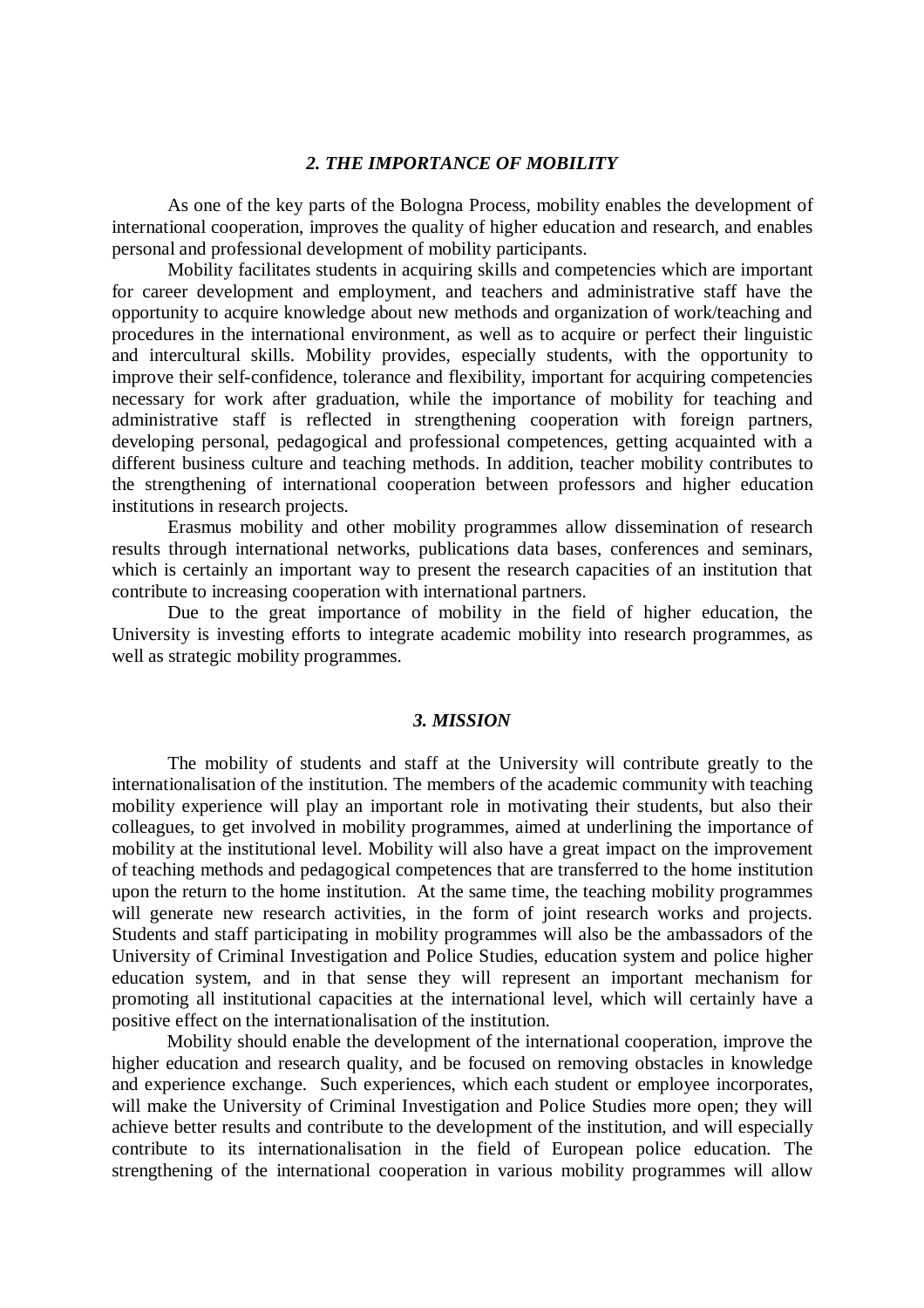dissemination of research results through publications, conferences and seminars, all based on the principle of agreed cooperation and reciprocity. Teachers, as members of the academic community with mobility experience, will also influence the motivation of students and colleagues to get involved in mobility programmes. The starting point for cooperation are inter-institutional agreements, which are a sufficient prerequisite for the parties to the agreement to achieve a sustainable and balanced outcome for all partners.

# *4. IMPLEMENTATION OF THE STRATEGY*

In order to implement the Strategy, it is necessary to:

- 1. Inform the students, teaching and non-teaching staff on the importance of the mobility, through the strengthening of the mobility support teams and established system of informing;
- 2. Establish or improve the legal and administrative frameworks and systems for the mobility implementation;
- 3. Within the competencies of the existing bodies (as well as services) define the competencies and powers, or, if necessary, constitute new organs or bodies responsible for academic mobility, and define their competencies, powers and modes of operation;
- 4. Improve the University's website with regard to information on mobility;
- 5. Identify the capacities of individual departments for mobility implementation;
- 6. Improve the Course Catalogue in order to inform potential incoming students;
- 7. Enable recognition of ECTS acquired during exchange;
- 8. In accordance with the needs of the Ministry of Interior of the Republic of Serbia, develop new study programmes;
- 9. Improve the cooperation with student organizations;
- 10. Improve the University's capacities (classrooms, laboratories, University Library etc.);
- 11. Improve administrative procedures relevant to all aspects of mobility;
- 12. Improve support system for home and foreign students;
- 13. Establish language support system for home and foreign students;
- 14. Establish extracurricular activities for foreign students;
- 15. Develop electronic databases, through the implementation of systematic monitoring of mobility (academic mobility database), which will ensure monitoring and evaluation of realized mobility (outgoing and incoming) of both students and staff of the University;
- 16. Pass the Action Plan for the implementation of the Mobility Strategy;
- 17. Establish an institutional support system for the academic staff intending to use some form of mobility;
- 18. Carry out procedures for the evaluation of realized mobility;
- 19. Continuously and systematically monitor, provide and improve conditions and mechanisms for the implementation of all types of academic mobility;
- 20. Ensure balanced academic mobility at the University;
- 21. Undertake measures to increase the motivation of academic staff to use some form of academic mobility;
- 22. Prepare annual reports on the realization of mobility.